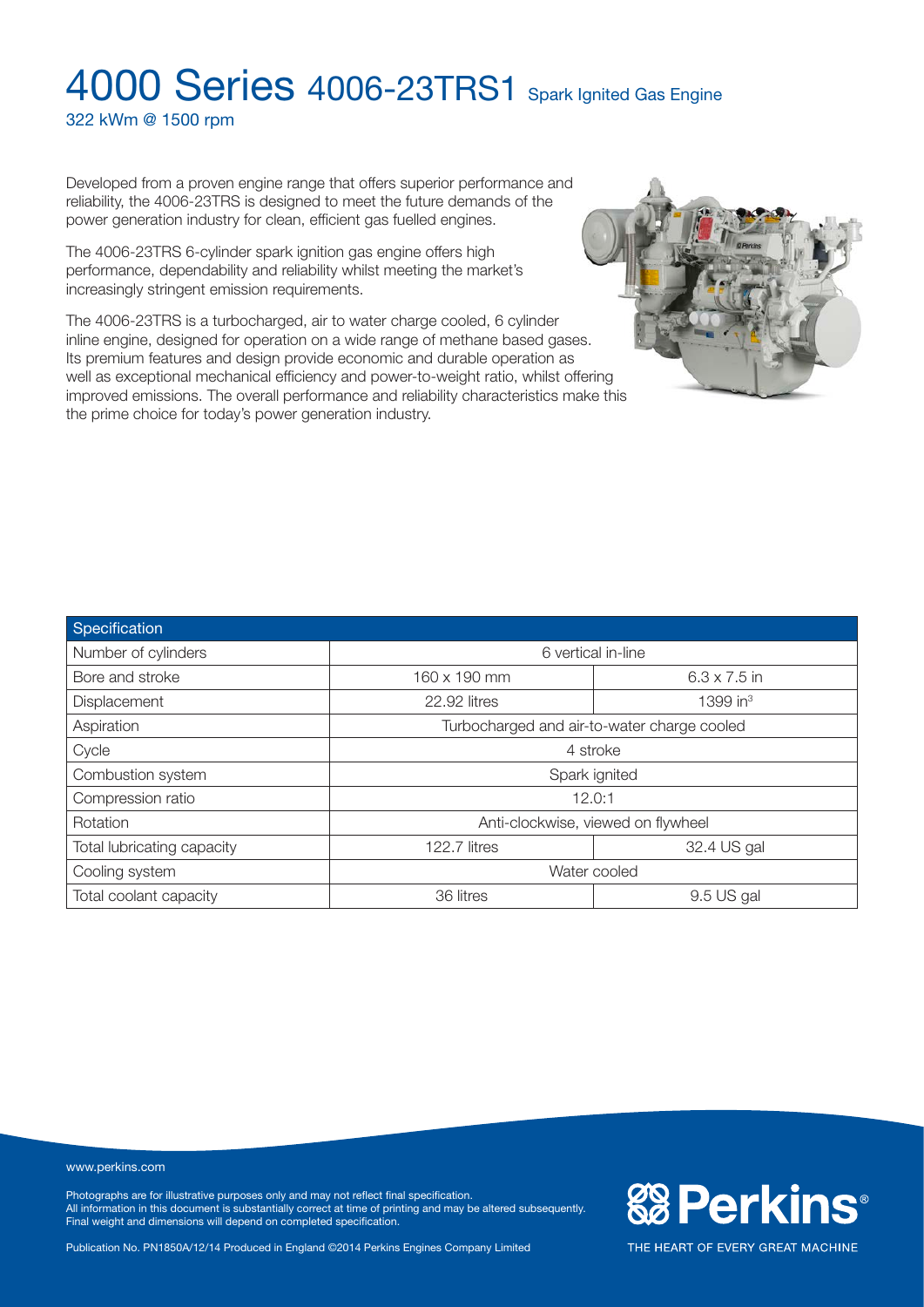322 kWm @ 1500 rpm

### Features and benefits

#### Economic power

- Utilises advanced combustion technology to deliver durable and reliable power
- High commonality of components with other engines in the 4000 Series family for reduced stocking levels
- <sup>l</sup> Individual large valve cylinder heads with matched deep bowl pistons for greater swirl, achieve high mechanical efficiency

### Reliable power

- Developed and tested using the latest engineering techniques
- Piston temperatures controlled by an advanced gallery jet cooling system
- Extended durability and reduced servicing with extended component life add benefit of the reduced whole life cost
- Robust to varying gas quality Specs for both natural gas and biogas are available\*

### Compact, clean and efficient power

- Exceptional power-to-weight ratio and compact size give optimum power density for ease of transportation and installation
- In excess of 40% mechanical efficiency
- Designed to provide excellent service access for ease of maintenance
- Engines to comply with major international standards
- All engines in the 4000 Series family are capable of meeting the NOx requirements of TA Luft

#### Product support

- <sup>l</sup> With highly trained Perkins distributors in thousands of communities in over 180 countries, you are never far away from expert product knowledge, genuine parts and a range of advanced diagnostic technology for keeping your engine in peak condition
- Warranties and Service Contracts We provide one-year warranties for our gas engines, as standard. These are supported by multilevel Extended Service Contracts that can be bought additionally Discover more: www.perkins.esc
- To find your local distributor: www.perkins.com/distributor

\*Engine specification suitable for running on landfill gas, digester gas, biogas and coal bed mine gas. (Please contact your account manager or nearest distributor for more information)

#### www.perkins.com

Photographs are for illustrative purposes only and may not reflect final specification. All information in this document is substantially correct at time of printing and may be altered subsequently. Final weight and dimensions will depend on completed specification.



Publication No. PN1850A/12/14 Produced in England ©2014 Perkins Engines Company Limited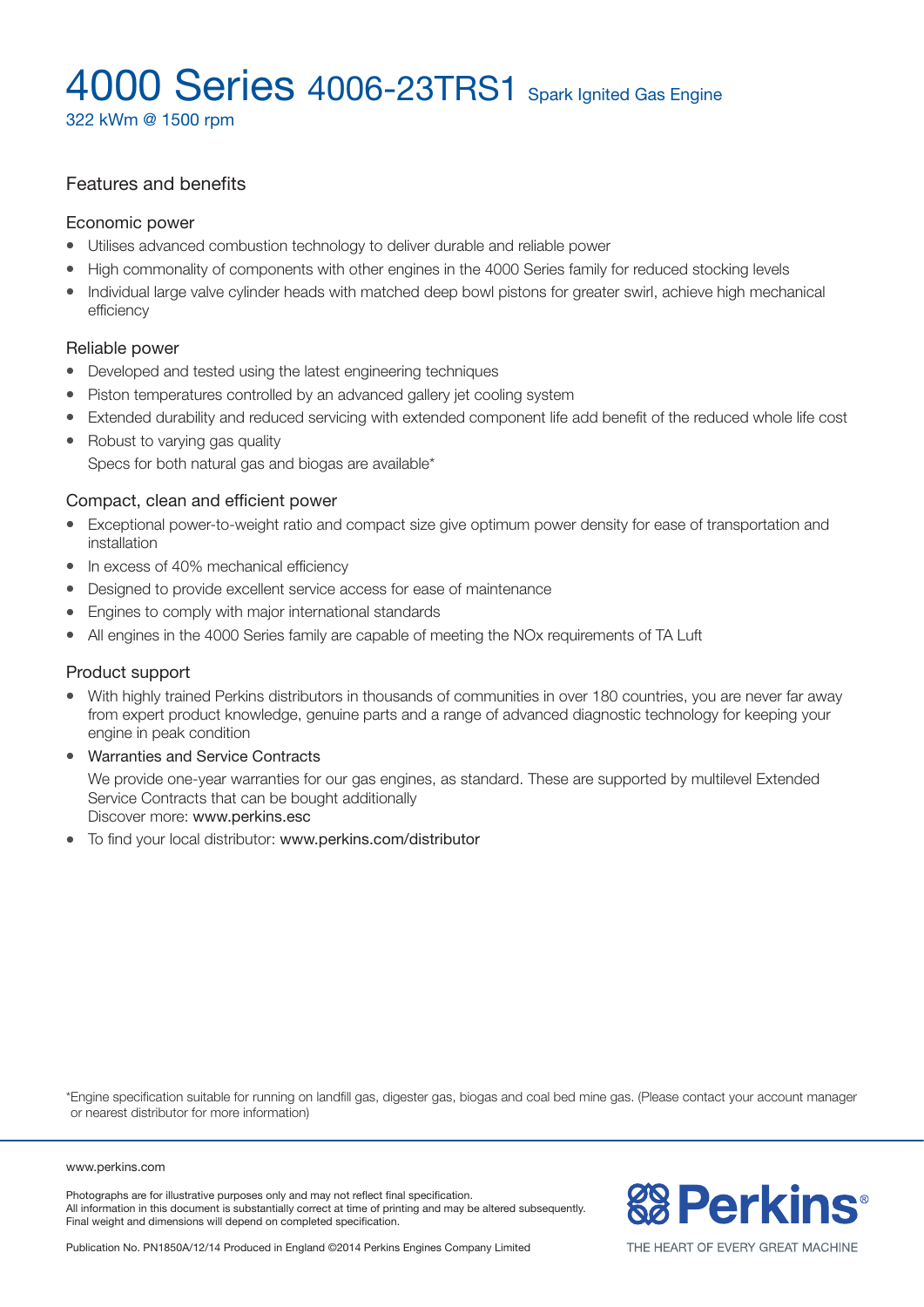322 kWm @ 1500 rpm

### Technical information

#### Air inlet and exhaust

- $\bullet$  Mounted air filter replaceable cartridge type
- Dry exhaust manifolds
- Exhaust manifold shielding
- High efficiency turbocharger

### Governing, gas and ignition system

- Air/Fuel mixer with zero pressure regulator and mixture adjustment screw
- Metal braided flexible gas connection
- Altronic 800 'C' Series ignition system with individual cylinder ignition coils, spark plugs
- Digital governing system, governing to ISO8528-5 class G2

#### Lubrication system

- Gear driven, externally mounted lubricating oil pump
- $\bullet$  Wet sump with filler and dipstick
- Full-flow replaceable canister type oil filters
- l Jacket water cooled shell and tube oil cooler/stabiliser
- Closed circuit crankcase ventilation system natural gases only

### Cooling system

- Pressurised jacket water cooling system, gear-driven jacket water, circulating pump supply on Electro unit only
- $\bullet$  Air to water charge cooler, pipe work supply on Electro unit only
- $\bullet$  Jacket water thermostatic control supply on Electro unit only

#### Electrical equipment

- 24 volt starter motor
- 24 volt 70 amp battery charging alternator with integral voltage, regulator and activating switch supply on Electro unit only
- High coolant temperature
- Low oil pressure switch
- High manifold pressure switch
- Digital knock detection

#### Flywheel and housing

- High inertia flywheel to SAE J620 Size 14
- SAE '0' flywheel housing

### **Mountings**

• Front and rear engine mounting support

#### Literature

 $\bullet$  User's Handbook

### Optional equipment

- 220 / 240 volt thermostatically controlled immersion heater
- Three way thermostatic valve for charge cooler cooling circuit
- Mechanically driven water pump for charge cooler circuit
- Exhaust temperature monitoring
- $\bullet$  Tool kit
- Additional manuals

#### www.perkins.com

Photographs are for illustrative purposes only and may not reflect final specification. All information in this document is substantially correct at time of printing and may be altered subsequently. Final weight and dimensions will depend on completed specification.



Publication No. PN1850A/12/14 Produced in England ©2014 Perkins Engines Company Limited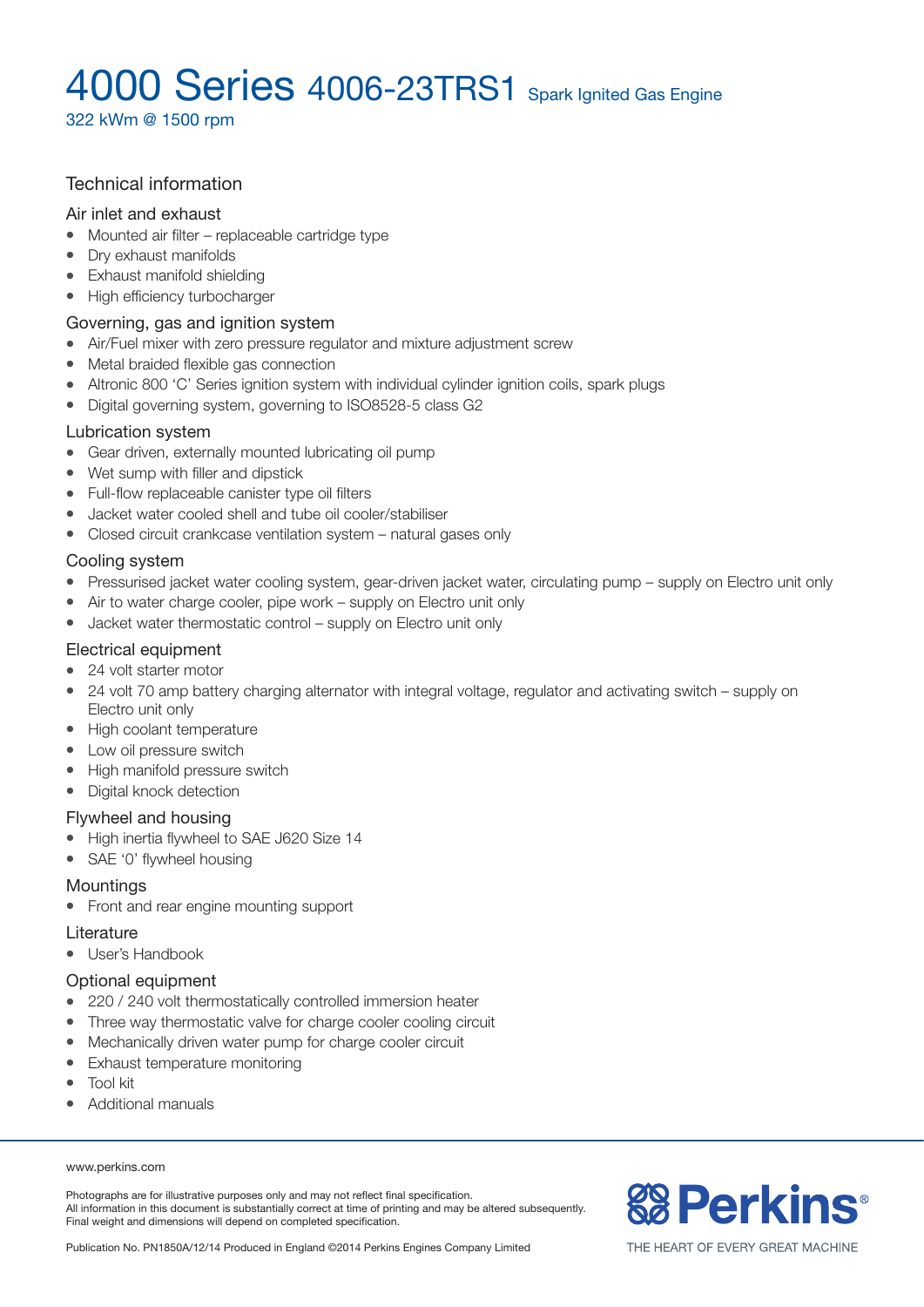322 kWm @ 1500 rpm



| Engine package weights and dimensions |              |         |                   |         |  |  |
|---------------------------------------|--------------|---------|-------------------|---------|--|--|
|                                       | Electro unit |         | Cogeneration unit |         |  |  |
| Length                                | 2242 mm      | 88.3 in | 2242 mm           | 88.3 in |  |  |
| Width                                 | 1633 mm      | 64.3 in | 1418 mm           | 55.8 in |  |  |
| Height                                | 1787 mm      | 70.3 in | 1787 mm           | 70.3 in |  |  |
| Weight (dry)                          | 2420 kg      | 5335 lb | 2420 kg           | 5335 lb |  |  |

www.perkins.com

Photographs are for illustrative purposes only and may not reflect final specification. All information in this document is substantially correct at time of printing and may be altered subsequently. Final weight and dimensions will depend on completed specification.

**& Perkins®** 

Publication No. PN1850A/12/14 Produced in England ©2014 Perkins Engines Company Limited